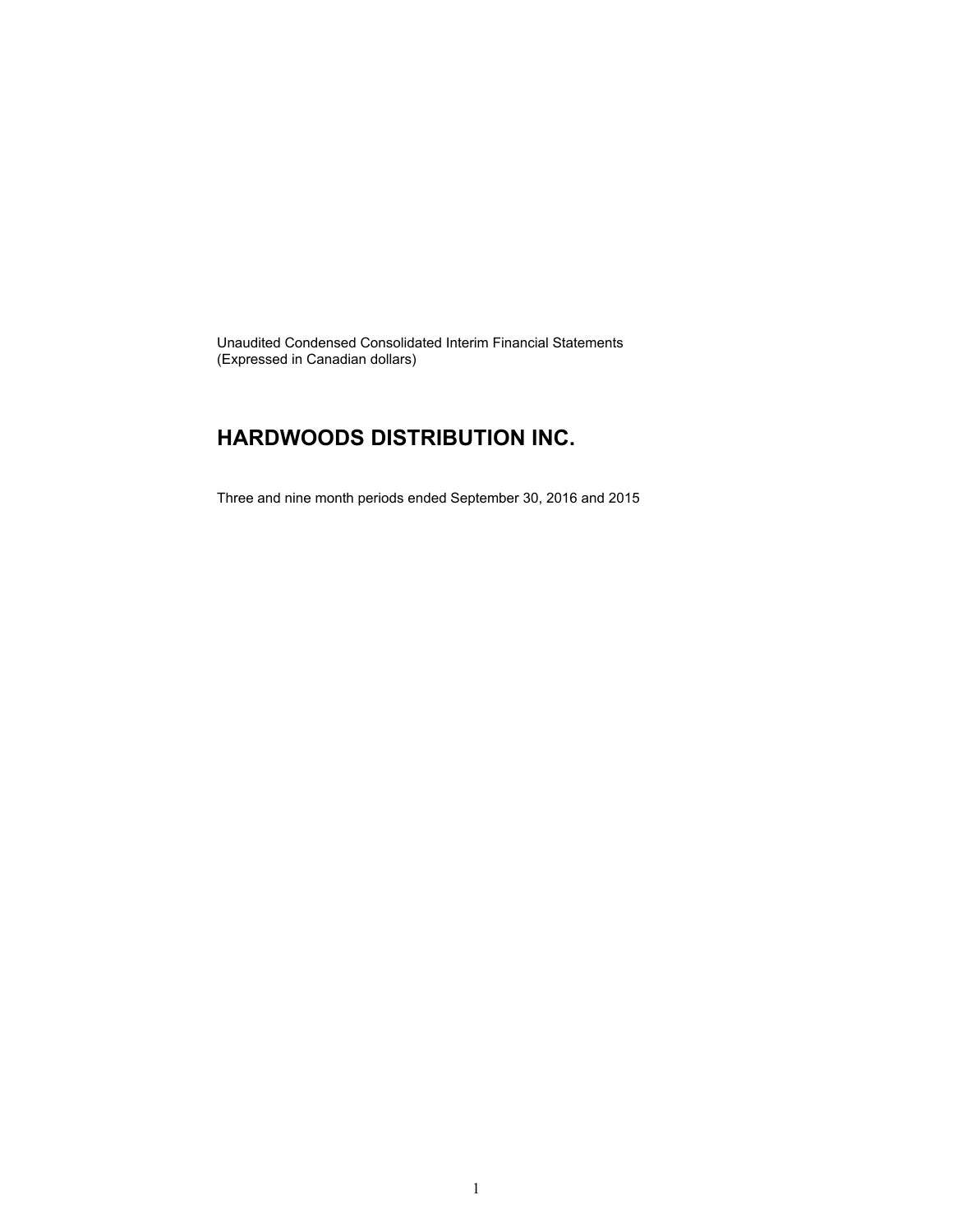Unaudited Condensed Consolidated Interim Statements of Financial Position

(Expressed in thousands of Canadian dollars)

|                                            | Note |    |           |               |                     |
|--------------------------------------------|------|----|-----------|---------------|---------------------|
| Assets                                     |      |    | 2016      |               | 2015                |
|                                            |      |    |           |               |                     |
| Current assets:                            |      |    |           |               |                     |
| Cash                                       |      | \$ | 675       | \$            |                     |
| Accounts and other receivables             | 6    |    | 102,666   |               | 56,156              |
| Inventories                                | 7    |    | 153,078   |               | 103,476             |
| Prepaid expenses                           |      |    | 3,987     |               | 2,193               |
| Total current assets                       |      |    | 260,406   |               | 161,825             |
| Non-current assets:                        |      |    |           |               |                     |
| Non-current receivables                    | 6    |    | 1,934     |               | 969                 |
| Property, plant and equipment              |      |    | 20,301    |               | 16,200              |
| Deferred income taxes                      |      |    | 9,106     |               | 10,974              |
| Goodwill                                   | 4    |    | 74,038    |               | 36                  |
| Total non-current assets                   |      |    | 105,379   |               | 28,179              |
| <b>Total assets</b>                        |      | \$ | 365,785   | $\sqrt[6]{3}$ | 190,004             |
| Liabilities                                |      |    |           |               |                     |
| Current liabilities:                       |      |    |           |               |                     |
| Bank indebtedness                          | 8    | \$ | 98,917    | \$            | 28,894              |
| Accounts payable and accrued liabilities   |      |    | 44,890    |               | 12,438              |
| Income taxes payable                       |      |    | 1,865     |               | 2,987               |
| Finance lease obligation                   |      |    | 873       |               | 1,119               |
| Dividend payable                           | 5    |    | 1,332     |               | 922                 |
| <b>Total current liabilities</b>           |      |    | 147,877   |               | 46,360              |
| Non-current liabilities:                   |      |    |           |               |                     |
| Notes payable                              | 4    |    | 525       |               |                     |
| Finance lease obligation                   |      |    | 1,003     |               | 696                 |
| <b>Total liabilities</b>                   |      |    | 149,405   |               | 47,056              |
| Shareholders' equity                       |      |    |           |               |                     |
|                                            |      |    | 111,429   |               | 46,859              |
| Share capital<br>Contributed surplus       | 9(a) |    | 106,313   |               | 105,547             |
| Deficit                                    |      |    | (19, 503) |               |                     |
| Accumulated other comprehensive income     |      |    | 18,141    |               | (33, 361)<br>23,903 |
| Shareholders' equity                       |      |    | 216,380   |               | 142,948             |
|                                            |      |    |           |               |                     |
| Total liabilities and shareholders' equity |      | \$ | 365,785   | $\sqrt{3}$    | 190,004             |

Subsequent event (note 5)

The accompanying notes are an integral part of these condensed consolidated interim financial statements.

Approved on behalf of the board of directors:

**(Signed) GRAHAM M. WILSON** Director **(Signed) WILLIAM R. SAUDER** Director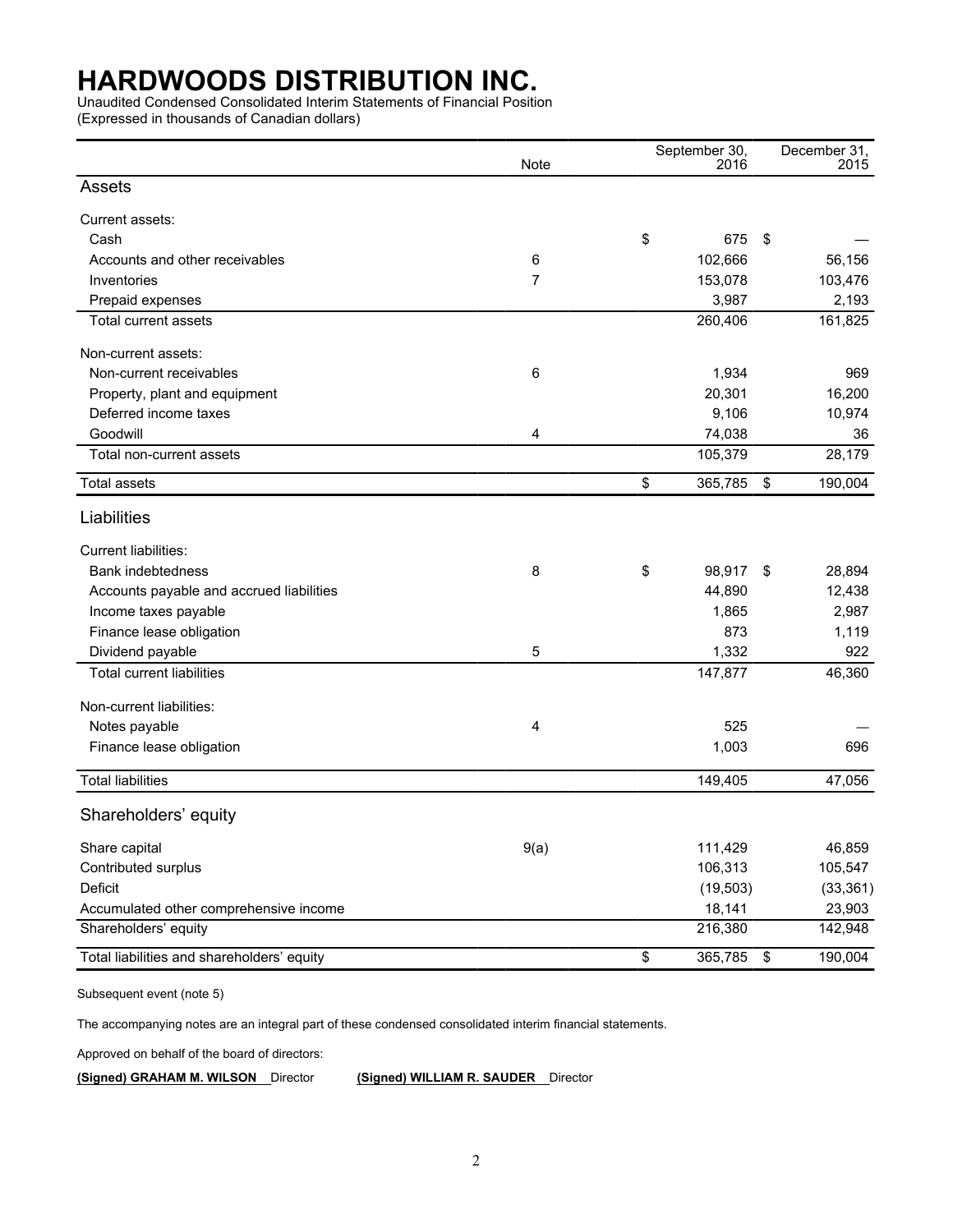Unaudited Condensed Consolidated Interim Statements of Comprehensive Income (Expressed in thousands of Canadian dollars, except per share amounts)

|                                                     |                | Three months ended    |                       | Nine months ended     |                       |  |
|-----------------------------------------------------|----------------|-----------------------|-----------------------|-----------------------|-----------------------|--|
|                                                     | <b>Note</b>    | September<br>30, 2016 | September<br>30, 2015 | September<br>30, 2016 | September<br>30, 2015 |  |
|                                                     |                |                       |                       |                       |                       |  |
| Sales                                               | 11             | \$<br>235,428 \$      | 152,114               | \$<br>549,872 \$      | 430,581               |  |
| Cost of goods sold                                  | $\overline{7}$ | (191, 583)            | (125, 380)            | (449, 617)            | (355, 936)            |  |
| Gross profit                                        |                | 43,845                | 26,734                | 100,255               | 74,645                |  |
| Operating expenses:                                 |                |                       |                       |                       |                       |  |
| Selling and distribution                            |                | (24, 703)             | (13,509)              | (52, 945)             | (38, 614)             |  |
| Administration                                      | 4              | (7, 141)              | (3,671)               | (17, 141)             | (10, 769)             |  |
|                                                     |                | (31, 844)             | (17, 180)             | (70,086)              | (49, 383)             |  |
| Profit from operations                              |                | 12,001                | 9,554                 | 30,169                | 25,262                |  |
| Finance expense                                     | 10             | (629)                 | (348)                 | (1, 167)              | (1,069)               |  |
| Finance income                                      | 10             | 663                   | 502                   | 370                   | 1,129                 |  |
| Net finance income (expense)                        |                | 34                    | 154                   | (797)                 | 60                    |  |
| Profit before income taxes                          |                | 12,035                | 9,708                 | 29,372                | 25,322                |  |
| Income tax expense:                                 |                |                       |                       |                       |                       |  |
| Current                                             |                | (3,844)               | (2,805)               | (9,740)               | (7, 420)              |  |
| Deferred                                            |                | (895)                 | (940)                 | (2, 347)              | (2, 217)              |  |
|                                                     |                | (4,739)               | (3,745)               | (12,087)              | (9,637)               |  |
| Net profit                                          |                | 7,296                 | 5,963                 | 17,285                | 15,685                |  |
| Other comprehensive income (loss):                  |                |                       |                       |                       |                       |  |
| Exchange differences translating foreign operations |                | 1,838                 | 6,407                 | (5, 762)              | 12,445                |  |
| Total comprehensive income                          |                | \$<br>$9,134$ \$      | 12,370                | \$<br>11,523 \$       | 28,130                |  |
| Basic net profit per share                          | 9(c)           | \$<br>$0.35$ \$       | 0.36                  | \$<br>$0.96$ \$       | 0.94                  |  |
| Diluted net profit per share                        | 9(c)           | \$<br>$0.35$ \$       | 0.35                  | \$<br>$0.95$ \$       | 0.93                  |  |

The accompanying notes are an integral part of these condensed consolidated interim financial statements.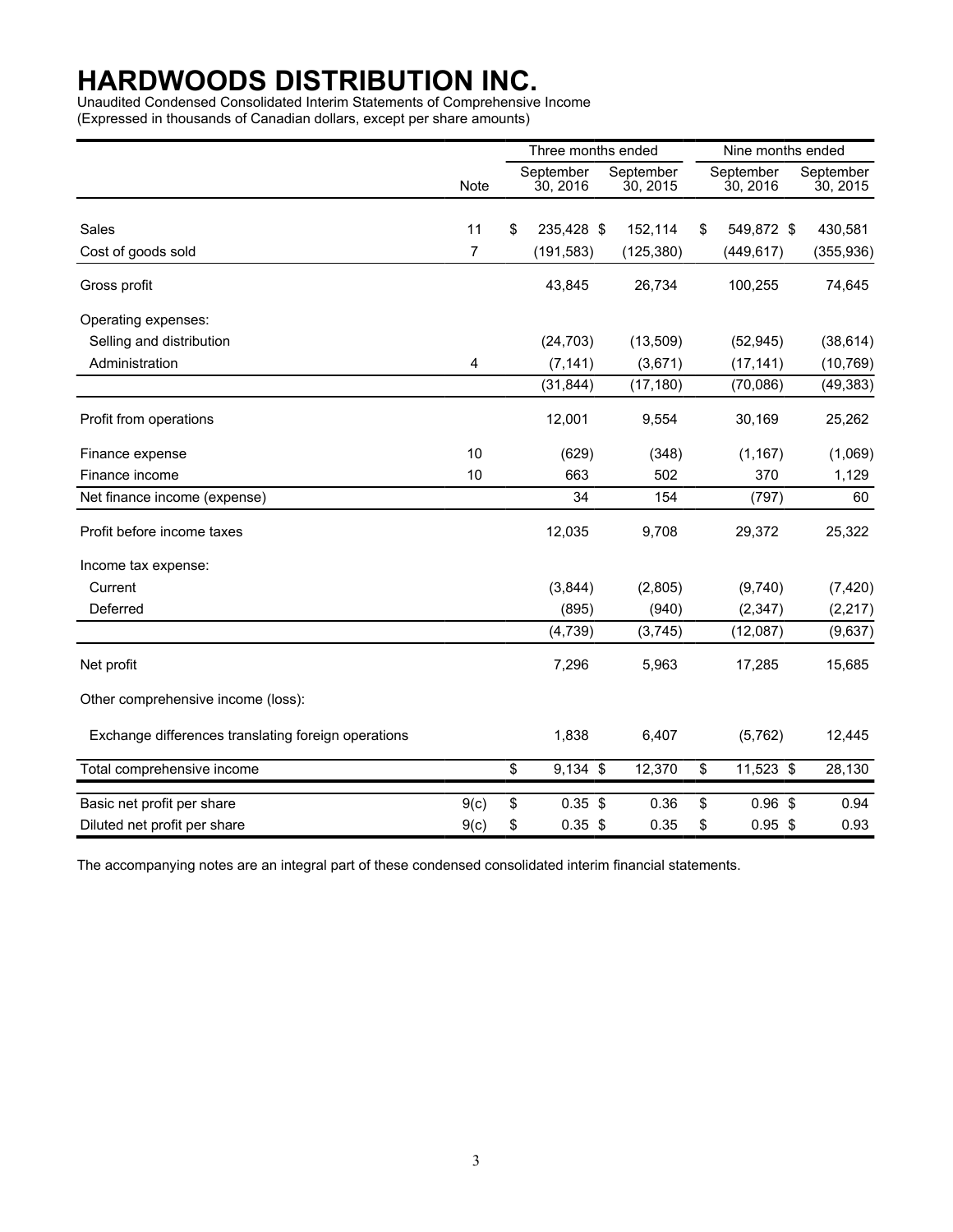Unaudited Condensed Consolidated Interim Statements of Changes in Shareholders' Equity (Expressed in thousands of Canadian dollars)

#### Nine month periods ended September 30, 2016 and 2015

|                                                                                         |      |                  | Accumulated<br>other<br>comprehensive<br>income - |                        |    |                        |                 |           |
|-----------------------------------------------------------------------------------------|------|------------------|---------------------------------------------------|------------------------|----|------------------------|-----------------|-----------|
|                                                                                         | Note | Share<br>capital |                                                   | Contributed<br>surplus |    | translation<br>reserve | Deficit         | Total     |
| Balance at January 1, 2016                                                              |      | \$<br>46,859     | \$                                                | 105,547                | \$ | 23,903                 | (33, 361)<br>\$ | \$142,948 |
| Share based compensation expense                                                        | 9(b) |                  |                                                   | 980                    |    |                        |                 | 980       |
| Shares issued in connection with the bought<br>deal financing, net of share issue costs | 9(a) | 54,458           |                                                   |                        |    |                        |                 | 54,458    |
| Shares issued pursuant to the Rugby acquisition                                         | 9(a) | 9,091            |                                                   |                        |    |                        |                 | 9,091     |
| Shares issued pursuant to LTIP                                                          | 9(a) | 214              |                                                   | (214)                  |    |                        |                 |           |
| Deferred tax recovery on share issue costs                                              | 9(a) | 807              |                                                   |                        |    |                        |                 | 807       |
| Profit for the period                                                                   |      |                  |                                                   |                        |    |                        | 17,285          | 17,285    |
| Dividends declared                                                                      |      |                  |                                                   |                        |    |                        | (3, 427)        | (3, 427)  |
| Translation of foreign operations                                                       |      |                  |                                                   |                        |    | (5,762)                |                 | (5,762)   |
| Balance at September 30, 2016                                                           |      | \$111,429        | \$                                                | 106,313                | \$ | 18,141                 | (19, 503)<br>\$ | \$216,380 |
| Balance at January 1, 2015                                                              |      | \$<br>45,830     | \$                                                | 105,154                | \$ | 7,504                  | (49,999)<br>\$  | \$108,489 |
| Share based compensation expense                                                        | 9(b) |                  |                                                   | 817                    |    |                        |                 | 817       |
| Shares issued pursuant to LTIP                                                          | 9(a) | 9                |                                                   | (9)                    |    |                        |                 |           |
| Profit for the period                                                                   |      |                  |                                                   |                        |    |                        | 15,685          | 15,685    |
| Dividends declared                                                                      |      |                  |                                                   |                        |    |                        | (2,589)         | (2,589)   |
| Translation of foreign operations                                                       |      |                  |                                                   |                        |    | 12,445                 |                 | 12,445    |
| Balance at September 30, 2015                                                           |      | \$<br>45,839     | \$                                                | 105,962                | \$ | 19,949                 | (36,903)<br>\$  | \$134,847 |

The accompanying notes are an integral part of these condensed consolidated interim financial statements.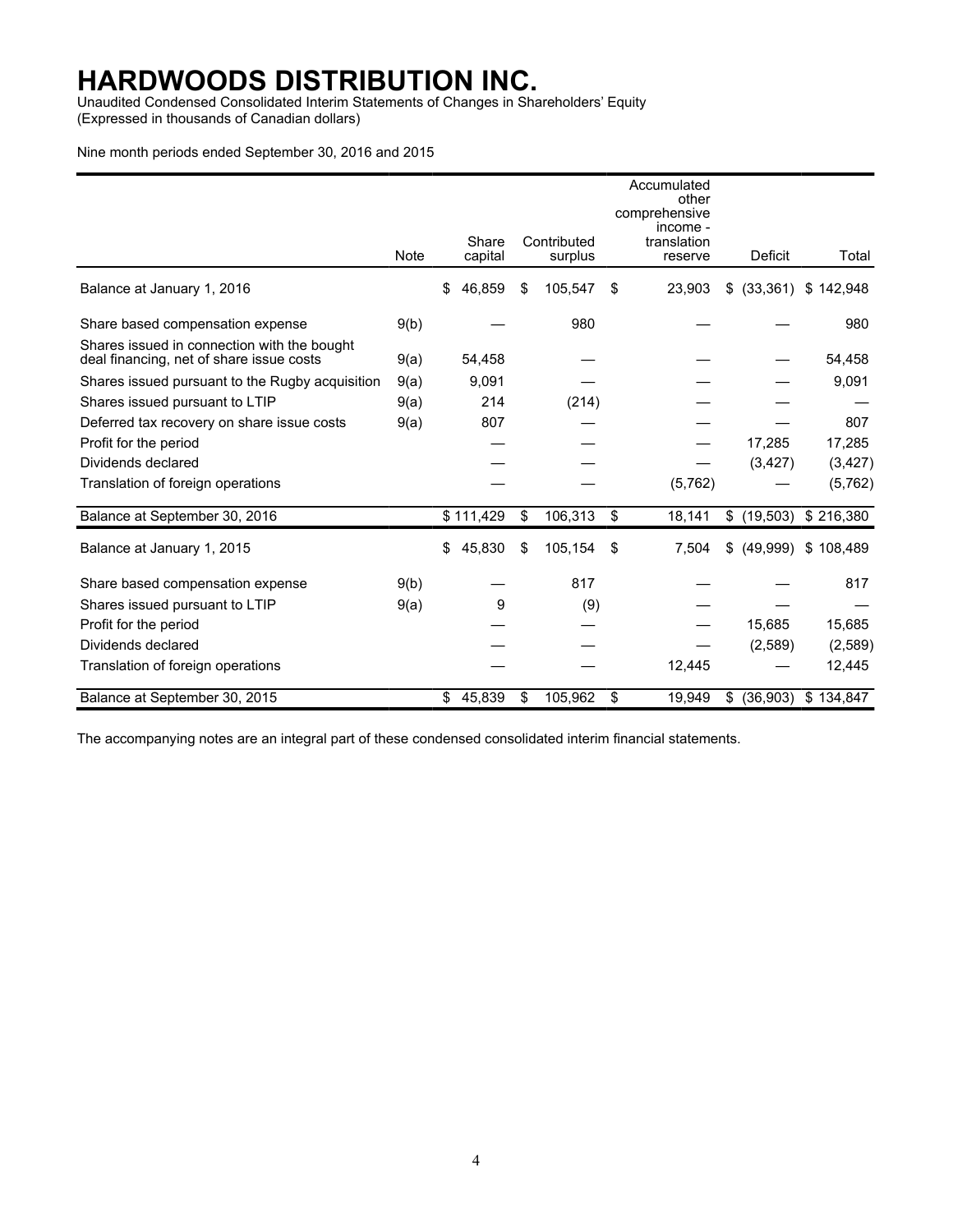Unaudited Condensed Consolidated Interim Statements of Cash Flows

(Expressed in thousands of Canadian dollars)

|                                                      |      | Three months ended |                       | Nine months ended     |                       |                       |
|------------------------------------------------------|------|--------------------|-----------------------|-----------------------|-----------------------|-----------------------|
|                                                      | Note |                    | September<br>30, 2016 | September<br>30, 2015 | September<br>30, 2016 | September<br>30, 2015 |
| Cash flow from operating activities:                 |      |                    |                       |                       |                       |                       |
| Profit for the period                                |      | \$                 | 7,296 \$              | 5,963                 | \$<br>17,285 \$       | 15,685                |
| Adjustments for:                                     |      |                    |                       |                       |                       |                       |
| Depreciation                                         |      |                    | 1,185                 | 673                   | 2,681                 | 1,891                 |
| (Gain) loss on sale of property, plant and equipment |      |                    | (44)                  | 1                     | (191)                 | 1                     |
| Share-based compensation expense                     | 9(b) |                    | 325                   | 345                   | 980                   | 817                   |
| Income tax expense                                   |      |                    | 4,739                 | 3,745                 | 12,087                | 9,637                 |
| Net finance (income) expense                         | 10   |                    | (34)                  | (154)                 | 797                   | (60)                  |
| Interest received                                    |      |                    | 127                   | 106                   | 295                   | 298                   |
| Interest paid                                        |      |                    | (587)                 | (317)                 | (1,068)               | (983)                 |
| Income taxes paid                                    |      |                    | (2,615)               | (1,431)               | (10, 714)             | (7, 204)              |
|                                                      |      |                    | 10,392                | 8,931                 | 22,152                | 20,082                |
| Changes in non-cash working capital:                 |      |                    |                       |                       |                       |                       |
| Accounts and other receivables                       |      |                    | 335                   | (326)                 | (11, 306)             | (12, 172)             |
| Inventories                                          |      |                    | (2, 431)              | 686                   | (7, 499)              | (8, 274)              |
| Prepaid expenses                                     |      |                    | 148                   | (467)                 | (1, 163)              | (245)                 |
| Accounts payable and accrued liabilities             |      |                    | 456                   | (54)                  | 7,968                 | 3,958                 |
|                                                      |      |                    | (1, 492)              | (161)                 | (12,000)              | (16, 733)             |
| Net cash provided by operating activities            |      |                    | 8,900                 | 8,770                 | 10,152                | 3,349                 |
| Cash flow from financing activities:                 |      |                    |                       |                       |                       |                       |
| Increase (decrease) in bank indebtedness             |      |                    | 66,673                | (7,011)               | 70,210                | 853                   |
| Principle payments on finance lease obligation       |      |                    | (462)                 | (301)                 | (1, 113)              | (839)                 |
| Issue of common shares, net of share issue costs     | 9(a) |                    | 63,549                |                       | 63,549                |                       |
| Dividends paid to shareholders                       |      |                    | (1, 172)              | (915)                 | (3,017)               | (2, 413)              |
| Net cash provided by (used in) financing activities  |      |                    | 128,588               | (8, 227)              | 129,629               | (2,399)               |
| Cash flow from investing activities:                 |      |                    |                       |                       |                       |                       |
| Additions to property, plant and equipment           |      |                    | (730)                 | (670)                 | (2,717)               | (1,359)               |
| Proceeds on disposal of                              |      |                    |                       |                       |                       |                       |
| property, plant and equipment                        |      |                    | 155                   | 30                    | 528                   | 189                   |
| <b>Business acquisition</b>                          | 4    |                    | (137,065)             |                       | (137,065)             |                       |
| Payments received on non-current receivables         |      |                    | 47                    | 97                    | 148                   | 207                   |
| Net cash used in investing activities                |      |                    | (137, 593)            | (543)                 | (139, 106)            | (963)                 |
| (Decrease) increase in cash                          |      |                    | (105)                 |                       | 675                   | (13)                  |
| Cash, beginning of the period                        |      |                    | 780                   |                       |                       | 13                    |
| Cash, end of the period                              |      |                    | 675                   |                       | 675                   |                       |
| Supplementary information:                           |      |                    |                       |                       |                       |                       |
| Property, plant and equipment acquired under         |      |                    |                       |                       |                       |                       |
| finance leases, net of disposals                     |      |                    | 134                   | 168                   | 1,047                 | 698                   |

The accompanying notes are an integral part of these condensed consolidated interim financial statements.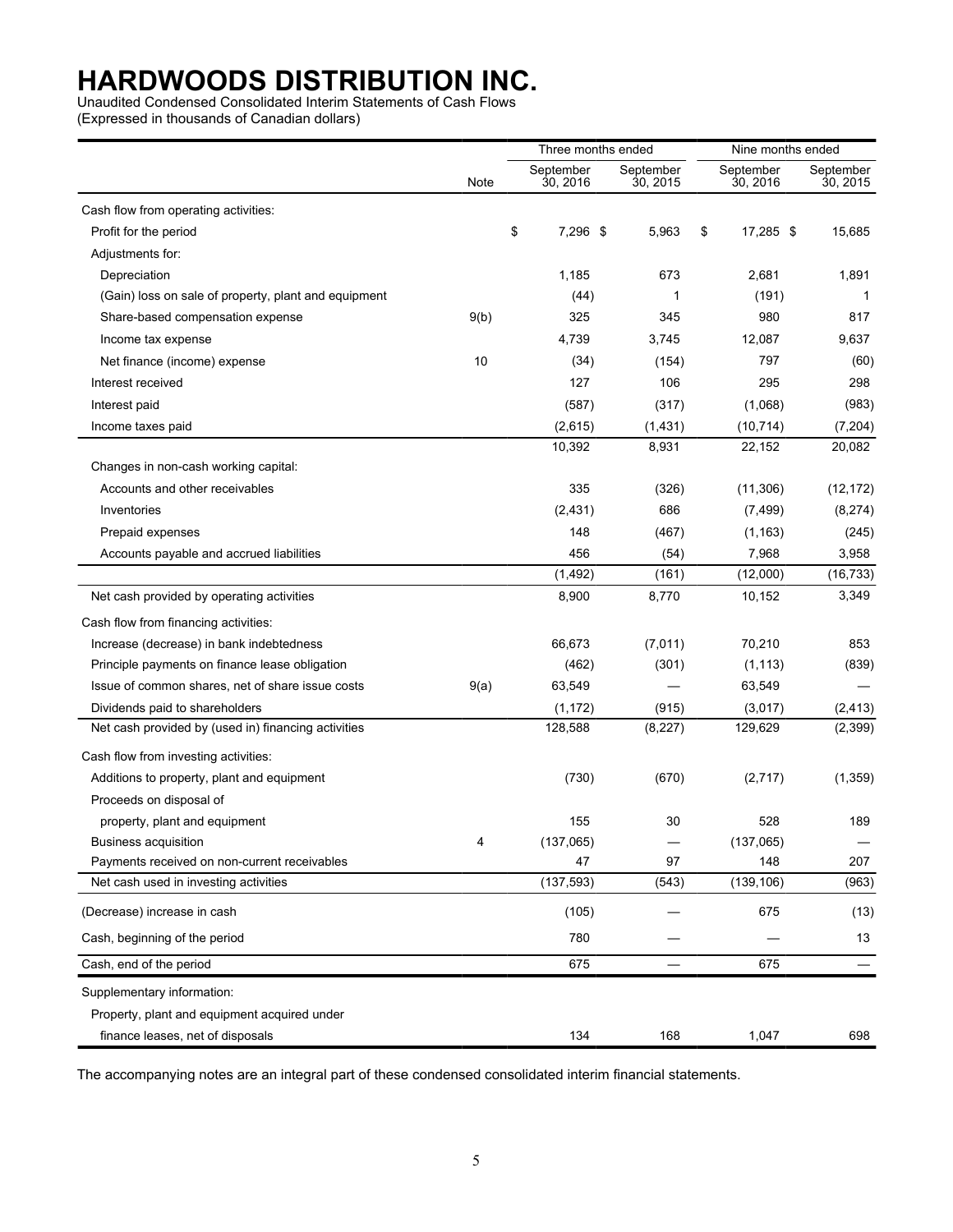Notes to Unaudited Condensed Consolidated Interim Financial Statements (Tabular amounts expressed in thousands of Canadian dollars)

Three and nine month periods ended September 30, 2016 and 2015

#### **1. Nature of operations:**

Hardwoods Distribution Inc. (the "Company") is incorporated under the Canada Business Corporations Act trading on the Toronto Stock Exchange under the symbol "HWD." The Company operates a network of 62 distribution centers in Canada and the US engaged in the wholesale distribution of hardwood lumber, related sheet goods, specialty products and non-structural architectural grade building products to customers that supply end-products to the residential and commercial construction markets. The Company also has a sawmill and kiln drying operation in Clinton, Michigan. The Company's principal office is located at #306, 9440 202nd Street, Langley, British Columbia V1M 4A6.

On July 15, 2016 (the "Acquisition date"), the Company acquired through one of its wholly owned subsidiaries substantially all the assets used in the business of Rugby Acquisition, LLC and its subsidiaries ("Rugby") and assumed certain of Rugby's liabilities (the "Acquisition") for a base purchase price of \$138.8 million (US\$107.0 million) (the "Purchase Price") plus up to another \$16.9 million (US\$13.0 million) in earn-outs based on future performance (note 4). Rugby operates a network of 30 distribution centers in the US and is engaged in the wholesale distribution of non-structural architectural grade building products to customers that supply end-products to the commercial construction market. Rugby also serves industrial, retail, residential and institutional construction end-markets.

### **2. Basis of preparation:**

(a) Statement of compliance:

These condensed consolidated interim financial statements of the Company have been prepared in accordance with International Accounting Standards ("IAS 34") "Interim Financial Reporting". The disclosures contained in these condensed consolidated interim financial statements do not include all of the requirements of International Financial Reporting Standards ("IFRS") for annual financial statements, and accordingly, should be read in conjunction with the Company's annual consolidated financial statements for the year ended December 31, 2015.

The condensed consolidated interim financial statements were authorized for issue by the Board of Directors on November 8, 2016.

(b) Basis of measurement:

These condensed consolidated interim financial statements have been prepared on the historical cost basis.

(c) Functional and presentation currency:

These condensed consolidated interim financial statements are presented in Canadian dollars, which is the Company's functional currency. All financial information presented in the interim financial statements, with the exception of per share amounts, has been rounded to the nearest thousand dollar.

(d) Use of estimates and judgment:

The preparation of financial statements in accordance with IFRS requires management to make judgments, estimates and assumptions that affect the application of accounting policies and the reported amounts of assets and liabilities at the date of the financial statements and the reported amounts of revenue and expenses during the reporting period. Actual amounts may differ from the estimates applied in the preparation of these interim financial statements.

Estimates and underlying assumptions are reviewed on an ongoing basis. Revisions to accounting estimates are recognized in the period in which the estimates are revised and in any future periods affected. In preparing these condensed consolidated interim financial statements, the significant judgments made by management in applying the Company's accounting policies and the key sources of estimation uncertainty are consistent with those disclosed in the Company's annual audited consolidated financial statements for the year ended December 31, 2015, except for assumptions made related to the Rugby acquisition, which are disclosed in note 4.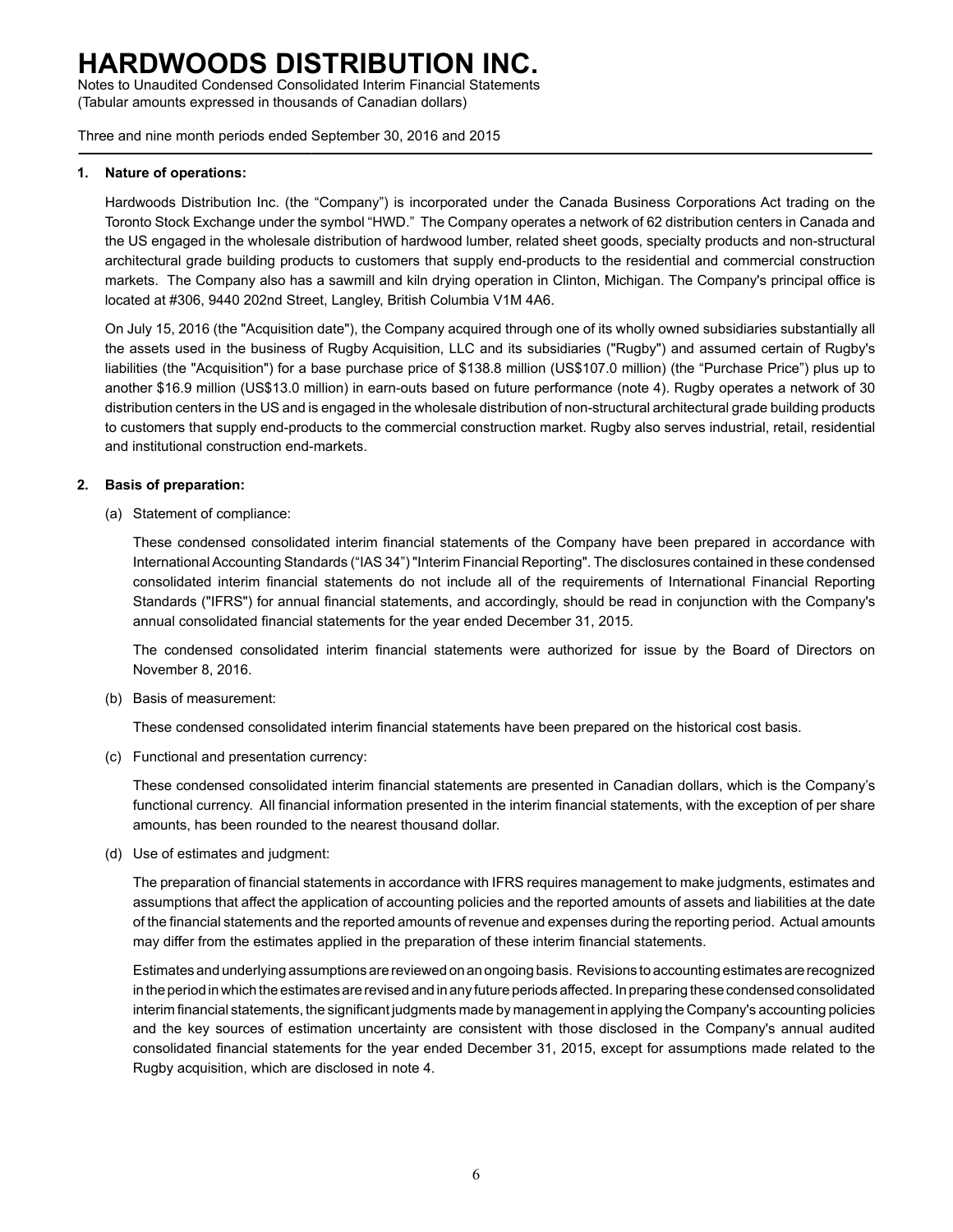Notes to Unaudited Condensed Consolidated Interim Financial Statements (Tabular amounts expressed in thousands of Canadian dollars)

Three and nine month periods ended September 30, 2016 and 2015

### **3. Significant accounting policies:**

The significant accounting policies that have been used in the preparation of these condensed consolidated interim financial statements are summarized in the Company's annual audited consolidated financial statements for the year ended December 31, 2015. There were no new standards effective January 1, 2016 that had an impact on the Company's financial statements. In addition to the new standards and interpretations not yet adopted discussed in the Company's December 31, 2015 annual consolidated financial statements, the Company notes the following pronouncements during the period ended September 30, 2016:

### *IAS 12, Income Taxes (Amendments)*

On January 19, 2016, the IASB issued Recognition of Deferred Tax Assets for Unrealized Losses as an amendment to IAS 12. The amendments clarify that the existence of a deductible temporary difference depends solely on a comparison of the carrying amount of an asset and its tax base at the end of the reporting period, and is not affected by possible future changes in the carrying amount or expected manner of recovery of the asset. The amendments apply retrospectively for annual periods beginning on or after January 1, 2017 with early adoption permitted.

The Company intends to adopt the amendments to IAS 12 in its consolidated financial statements for the annual period beginning on January 1, 2017. The Company does not expect the amendments to have a material impact on the consolidated financial statements.

### *IFRS 2, Share-Based Payment (Amendments)*

On June 20, 2016, the IASB issued amendments to IFRS 2 clarifying how to account for certain types of share-based payment transactions. The amendments provide requirements on the accounting for: the effects of vesting and non-vesting conditions on the measurement of cash-settled share-based payments; share-based payment transactions with a net settlement feature for withholding tax obligations; and a modification to the terms and conditions of a share-based payment that changes the classification of the transaction from cash-settled to equity-settled.

The amendments apply for annual periods beginning on or after January 1, 2018. As a practical simplification, the amendments can be applied prospectively. Retrospective, or early, application is permitted if information is available without the use of hindsight. The Company intends to adopt the amendments to IFRS 2 in its consolidated financial statements for the annual period beginning on January 1, 2018. The extent of the impact of adoption of the standard has not yet been determined.

### **4. Rugby Acquisition:**

On July 15, 2016, the Company completed the Acquisition of Rugby (note 1). The base purchase price is comprised of (i) \$129.8 million (US\$100.0 million) in cash consideration, and (ii) \$9.0 million (US\$7.0 million) in cash that was immediately used by the sellers to acquire 563,542 common shares of the Company from treasury. The base purchase price reflects a downward adjustment of \$0.7 million (US\$0.6 million) for the value of notes payable assumed by the Company.

The base purchase price was determined on the basis that the sellers will deliver working capital, as defined in the asset purchase agreement as net asset value ("NAV"), on closing of the Acquisition, of between US\$47.5 million and US\$48.5 million and, to the extent that the NAV is outside this range at closing of the Acquisition, the purchase price will be adjusted on a dollar for dollar basis. As security for the NAV adjustment, the Company retained \$1.0 million (US\$0.8 million) of the base purchase price as a holdback. The holdback, which is accrued in accounts payable and accrued liabilities, is expected to be paid to the sellers in tranches over the next 12 months. As of the date of these financial statements, the NAV delivered by the sellers has not been finalized.

The earn-out is intended to pay future consideration, to be determined at the two-year anniversary of closing of the Acquisition based on achievement of certain gross profit thresholds during such two-year period (the "Earn-Out Period"), of up to an estimated US\$4.8 million in cash or common shares (the "Earn-Out Consideration") to one of the principals of the sellers (the "former owner"). In addition, the earn-out is also intended to pay certain management of Rugby, who will be employed by the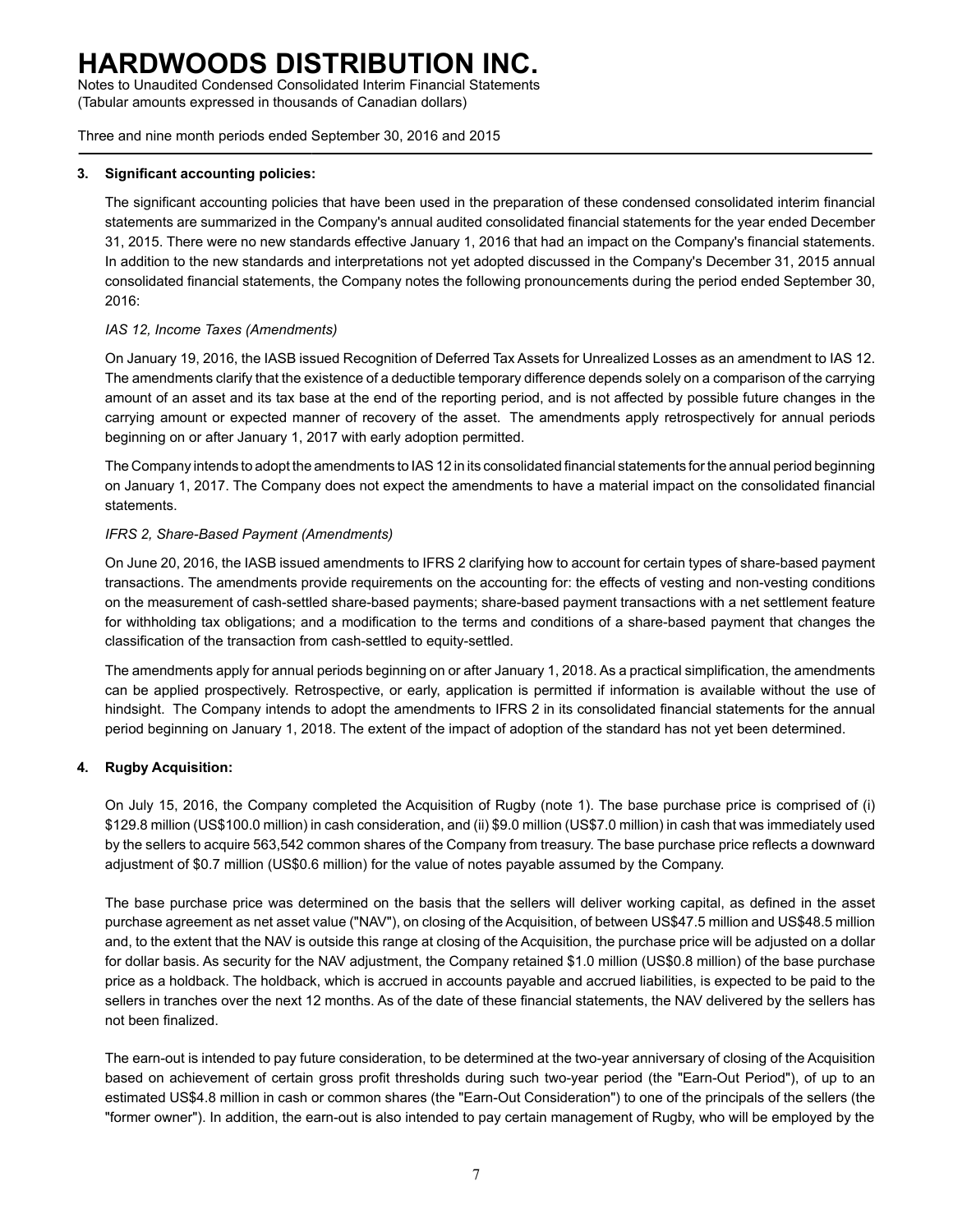Notes to Unaudited Condensed Consolidated Interim Financial Statements (Tabular amounts expressed in thousands of Canadian dollars)

Three and nine month periods ended September 30, 2016 and 2015

### **4. Rugby Acquisition (continued):**

Company after closing of the Acquisition ("Rugby Management"), remuneration of up to an estimated US\$8.2 million in cash or common shares (the "Earn-Out Bonuses") for the achievement of the same gross profit thresholds during the Earn-Out Period. The earn-out is payable in either cash or common shares at the Company's option. The Earn-Out Consideration is accounted for as purchase price consideration, while the Earn-Out Bonuses are accounted for as compensation expense over the next two years. For the purposes of the preliminary purchase price below, the Company currently estimates that neither the Earn-Out Consideration or the Earn-Out Bonuses will result in further payments by the Company.

The Acquisition has been accounted for as a business combination using the acquisition method, with the Company being the acquirer and Rugby being the acquiree, and where the assets acquired and liabilities assumed are recorded at their fair values at the Acquisition date.

In connection with the Acquisition, the Company incurred for the three and nine month periods ended September 30, 2016, \$1.1 million and \$2.4 million, respectively, in transaction costs which are included in administration expense in the condensed consolidated interim statement of comprehensive income. In addition to transaction costs, the Company incurred to September 30, 2016, additional fees of \$3.3 million related to the financing of the Acquisition, which are described in notes 8 and 9(a).

#### *Fair value of assets acquired and liabilities assumed*

|                                            | US\$          | <b>CDNS</b>   |
|--------------------------------------------|---------------|---------------|
| Cash consideration                         | \$<br>106,438 | \$<br>138,103 |
| Notes payable assumed                      | 562           | 730           |
| Consideration                              | \$<br>107,000 | \$<br>138,833 |
| Assets acquired and liabilities assumed:   |               |               |
| Accounts and other receivables             | \$<br>28,931  | \$<br>37,538  |
| Inventories                                | 35,546        | 46,121        |
| Prepaid expenses                           | 549           | 712           |
| Non-current receivables                    | 577           | 749           |
| Property plant and equipment               | 3,166         | 4,108         |
| Accounts payable and accrued liabilities   | (18, 213)     | (23, 631)     |
| Estimated identifiable net assets acquired | 50,556        | 65,597        |
| Goodwill                                   | 56,444        | 73,236        |
| Estimated net assets acquired              | \$<br>107,000 | \$<br>138,833 |

The preliminary estimated fair value of Rugby's identified assets and liabilities assumed in accordance with the acquisition method are as follows:

The above is a preliminary estimate of the fair values of the assets acquired and liabilities assumed of Rugby as of the Acquisition date. The estimate will remain preliminary until the Company is able to (i) complete a valuation of significant intangible assets acquired, (ii) evaluate the fair value of other assets acquired and liabilities assumed, (iii) complete a final assessment of the Earn-Out Consideration, and (iv) finalize the NAV acquired. The final determination of the fair values of assets acquired and liabilities assumed, which is expected to be no later than one year from the acquisition date, could differ significantly from the amounts presented above.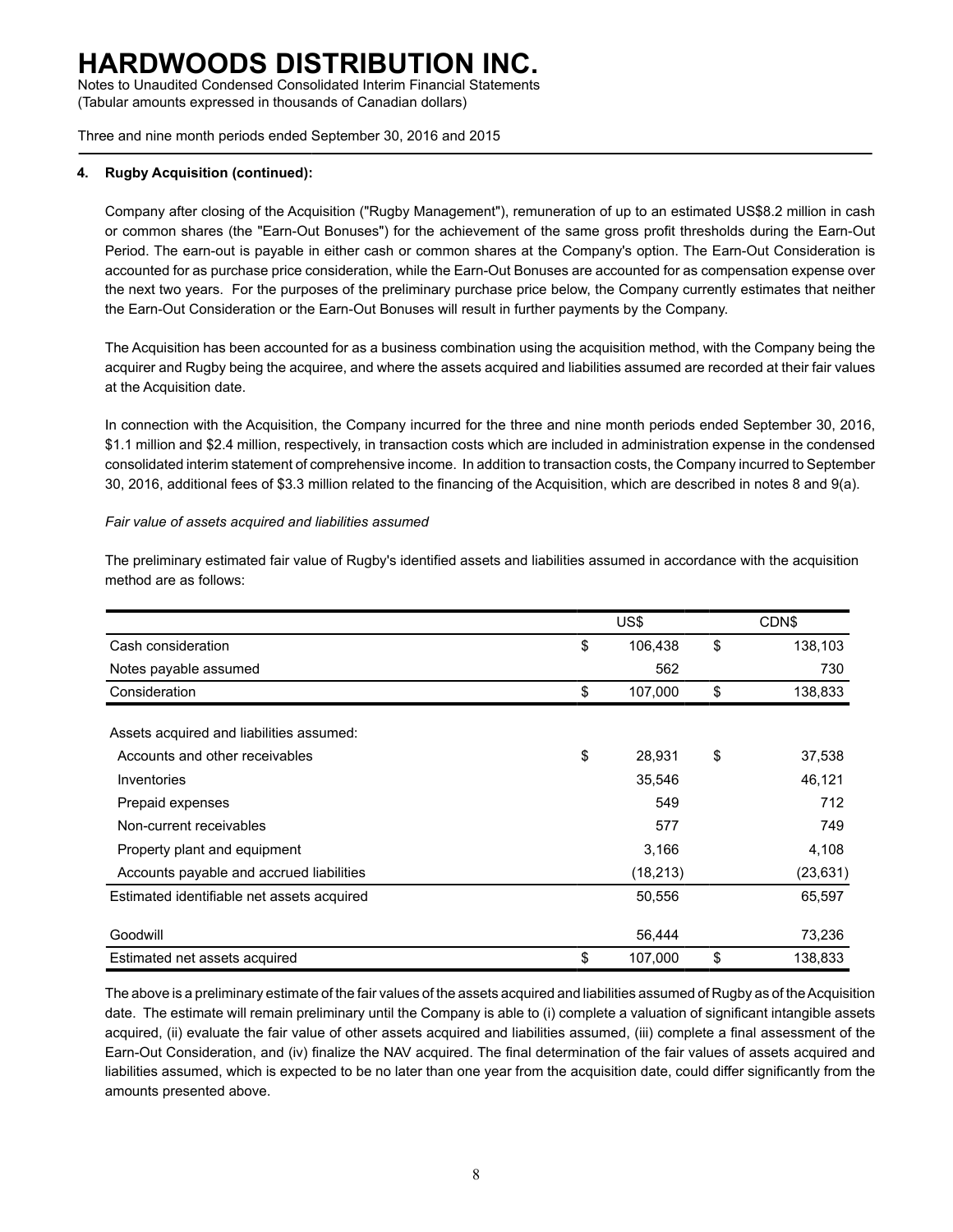Notes to Unaudited Condensed Consolidated Interim Financial Statements (Tabular amounts expressed in thousands of Canadian dollars)

Three and nine month periods ended September 30, 2016 and 2015

#### **4. Rugby Acquisition (continued):**

Significant assumptions and estimates made as it relates to the preliminary purchase price presented above are as follows:

- Estimated identifiable assets and liabilities The book values are assumed to equal their fair values for the purposes of the above preliminary purchase price allocation.
- Goodwill and intangibles Goodwill currently represents the excess of purchase price compared to the estimate of the fair value of the identifiable assets acquired and liabilities assumed. The goodwill arising from the acquisition is expected to be deductible for tax purposes. Management is in the process of identifying and assigning fair values to intangible assets, if any. For every \$5.0 million allocated to amortizable intangible assets, the Company's amortization expense would increase and net income before tax would decrease for the three and nine month periods ended September 30, 2016 by \$0.2 million assuming a five year amortization period. The Company estimates that for every \$0 .2 million dollars in amortization expense recorded, earnings per share for the three and nine month periods ended September 30, 2016 would be reduced by \$0.01.

At each reporting date, the Company will review the carrying amounts of its goodwill to determine whether there is any indication of impairment. If any such indication exists, then the recoverable amount of the goodwill is estimated and an impairment is recorded if necessary. Goodwill will also be tested annually for impairment.

The Company financed the Acquisition through a combination of an equity offering (the "Bought Deal Financing") (note 9) and a renegotiated Hardwoods USLP Credit Facility (note 8).

Had the Acquisition occurred on January 1, 2016 management estimates that the Company's consolidated sales would have been approximately \$250.0 million and \$750.1 million and profit before tax would have been approximately \$12.3 million and \$34.9 million for the three and nine month periods ended September 30, 2016, respectively. Included in these condensed consolidated interim financial statements for the three and nine month periods ended September 30, 2016 are sales of \$81.6 million (US\$62.5 million) and profit before tax of \$3.0 million (US\$2.3 million) relating to Rugby.

### **5. Capital management:**

The Company's policy is to maintain a strong capital base so as to maintain investor, creditor and market confidence and to sustain future growth of the business. The Company considers its capital to be bank indebtedness (net of cash) and shareholders' equity. The Company's capitalization is as follows:

|                          |    | September 30,<br>2016 | December 31,<br>2015 |
|--------------------------|----|-----------------------|----------------------|
| Cash                     | \$ | $(675)$ \$            |                      |
| <b>Bank indebtedness</b> |    | 98,917                | 28,894               |
| Shareholders' equity     |    | 216.380               | 142,948              |
| Total capitalization     | ง  | 314,622               | \$<br>171,842        |

The terms of the Company's US and Canadian credit facilities are described in note 8. The terms of the agreements with the Company's lenders provide that distributions cannot be paid by its subsidiaries in the event that its subsidiaries do not meet certain credit ratios. The Company's operating subsidiaries were compliant with all required credit ratios under the US and Canadian credit facilities as at September 30, 2016 and December 31, 2015, and accordingly there were no restrictions on distributions arising from non-compliance with financial covenants.

Dividends are one way the Company manages its capital. Dividends are declared having given consideration to a variety of factors including the outlook for the business and financial leverage. There were no changes to the Company's approach to capital management during the three and nine month periods ended September 30, 2016.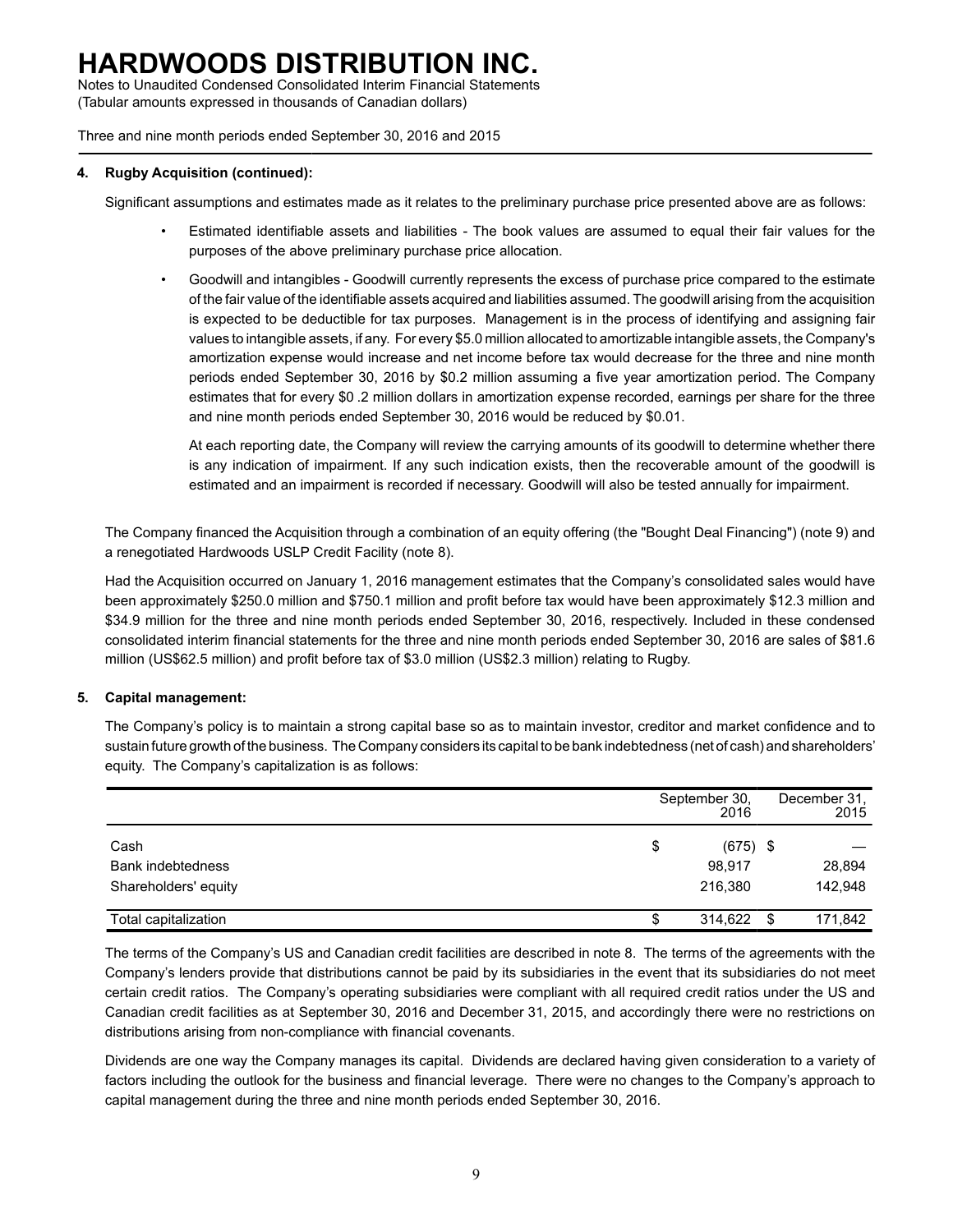Notes to Unaudited Condensed Consolidated Interim Financial Statements (Tabular amounts expressed in thousands of Canadian dollars)

Three and nine month periods ended September 30, 2016 and 2015

On August 11, 2016, the Company declared a cash dividend of \$0.0625 per common share to shareholders of record as of October 17, 2016. The dividend was paid to shareholders on October 28, 2016. On November 8, 2016, the Company declared a cash dividend of \$0.0625 per common share to shareholders of record as of January 20, 2017, to be paid on January 31, 2017.

### **6. Accounts and other receivables:**

The following is a breakdown of the Company's current and non-current receivables and represents the Company's principal exposure to credit risk.

|                                                  | September 30,<br>2016 |     | December 31,<br>2015 |
|--------------------------------------------------|-----------------------|-----|----------------------|
| Trade accounts receivable - Canada               | \$<br>16,641          | \$  | 11,937               |
| Trade accounts receivable - United States        | 88,507                |     | 47,586               |
| Sundry receivable                                | 2,694                 |     | 726                  |
| Current portion of non-current receivables       | 774                   |     | 751                  |
|                                                  | 108,616               |     | 61,000               |
| Less:                                            |                       |     |                      |
| Allowance for credit loss                        | 5,950                 |     | 4,844                |
|                                                  | \$<br>102,666         | \$  | 56,156               |
| Non-current receivables:                         |                       |     |                      |
| Employee housing loans                           | \$<br>414             | -\$ | 546                  |
| Customer notes                                   | 787                   |     | 631                  |
| Security deposits                                | 1,507                 |     | 543                  |
|                                                  | 2,708                 |     | 1,720                |
| Less:                                            |                       |     |                      |
| Current portion, included in accounts receivable | 774                   |     | 751                  |
|                                                  | \$<br>1,934           | \$  | 969                  |

#### The aging of trade receivables is:

|                       | September 30,<br>2016 |      | December 31,<br>2015 |
|-----------------------|-----------------------|------|----------------------|
| Current               | \$<br>80,308          | - \$ | 44,377               |
| 1 - 30 days past due  | 17,157                |      | 9,142                |
| 31 - 60 days past due | 3,901                 |      | 3,122                |
| 60+ days past due     | 3,782                 |      | 2,882                |
|                       | \$<br>105,148         | -\$  | 59,523               |

The Company determines its allowance for credit loss based on its best estimate of the net recoverable amount by customer account. Accounts that are considered uncollectable are written off. The total allowance at September 30, 2016 was \$6.0 million (December 31, 2015 - \$4.8 million). The amount of the allowance is considered sufficient based on the past experience of the business, current and expected collection trends, the security the Company has in place for past due accounts and management's regular review and assessment of customer accounts and credit risk.

Bad debt expense, net of recoveries, for the three month period ended September 30, 2016 was \$0.2 million which equates to 0.1% of sales (three month period ended September 30, 2015 - \$0.2 million, being 0.1% of sales). For the nine month period ended September 30, 2016, net bad debt expense was \$0.8 million being 0.1% of sales (nine month period ended September 30, 2015 - \$0.9 million, being 0.2% of sales).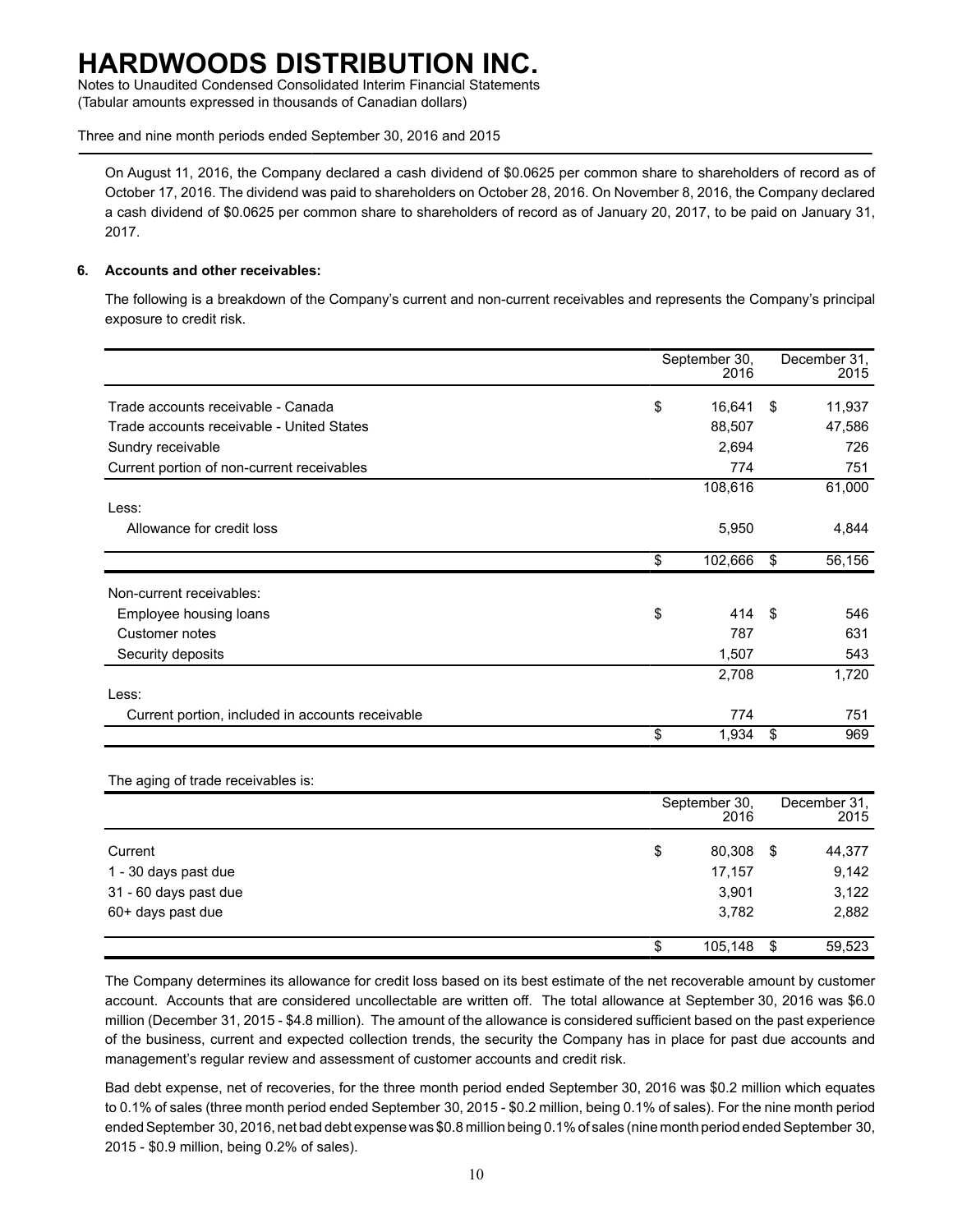Notes to Unaudited Condensed Consolidated Interim Financial Statements (Tabular amounts expressed in thousands of Canadian dollars)

Three and nine month periods ended September 30, 2016 and 2015

#### **7. Inventories:**

|                         | September 30,<br>2016 |     | December 31,<br>2015 |
|-------------------------|-----------------------|-----|----------------------|
| Raw materials           | \$<br>779             | -\$ | 1,265                |
| Work in process         | 4,704                 |     | 5,054                |
| Goods in-transit        | 9,417                 |     | 7,611                |
| Finished goods:         |                       |     |                      |
| Lumber                  | 43,630                |     | 38,649               |
| Sheet goods             | 69,031                |     | 42,102               |
| Architectural and other | 25,517                |     | 8,795                |
|                         | 153,078               | \$  | 103,476              |

After the acquisition of Rugby architectural and other finished goods now includes specialty products, solid surface countertops, post-form countertops, high-pressure laminate, interior and exterior doors and millwork, cabinet hardware, mouldings, and industrial wood coatings. The Company regularly reviews and assesses the condition and value of its inventories and records write-downs to net realizable as necessary.

Inventory related expenses are included in the condensed consolidated interim statement of comprehensive income as follows:

|                                                  |        | Three months ended    |      |                       | Nine months ended |                       |   |                       |
|--------------------------------------------------|--------|-----------------------|------|-----------------------|-------------------|-----------------------|---|-----------------------|
|                                                  |        | September 30,<br>2016 |      | September 30,<br>2015 |                   | September 30,<br>2016 |   | September 30,<br>2015 |
| Inventory write-downs, included in cost of sales | \$     | 398 <sup>5</sup>      |      | 255                   | - \$              | $1,142$ \$            |   | 645                   |
| Cost of inventory sold                           |        | 183.940               |      | 120.984               |                   | 432.851               |   | 343,742               |
| Other cost of sales                              |        | 7,643                 |      | 4.396                 |                   | 16.766                |   | 12,194                |
| Total cost of goods sold                         | c<br>æ | 191,583               | - \$ | 125.380               | \$                | 449.617               | S | 355,936               |

### **8. Bank indebtedness:**

|                                             | September 30.<br>2016 |    | December 31,<br>2015 |
|---------------------------------------------|-----------------------|----|----------------------|
| Checks issued in excess of funds on deposit | \$<br>593             | -S | 3,049                |
| Credit facility, Hardwoods LP               | 17.824                |    | 5,314                |
| Credit facility, Hardwoods USLP             |                       |    |                      |
| (September 30, 2016 - US\$61,579            |                       |    |                      |
| December 31, 2015 - US\$14,835)             | 80.500                |    | 20,531               |
|                                             | \$<br>98.917          |    | 28.894               |

Bank indebtedness consists of checks issued in excess of funds on deposit and advances under operating lines of credit (the "Credit Facilities") available to subsidiaries of the Company, Hardwoods Specialty Products LP ("Hardwoods LP") and Hardwoods Specialty Product USLP ("Hardwoods USLP").

The Credit Facilities are payable in full at maturity. The Credit Facilities are revolving credit facilities which the Company may terminate at any time without prepayment penalty. The Credit Facilities bear interest at a floating rate based on the Canadian or US prime rate (as the case may be), LIBOR or bankers' acceptance rates plus, in each case, an applicable margin. Letters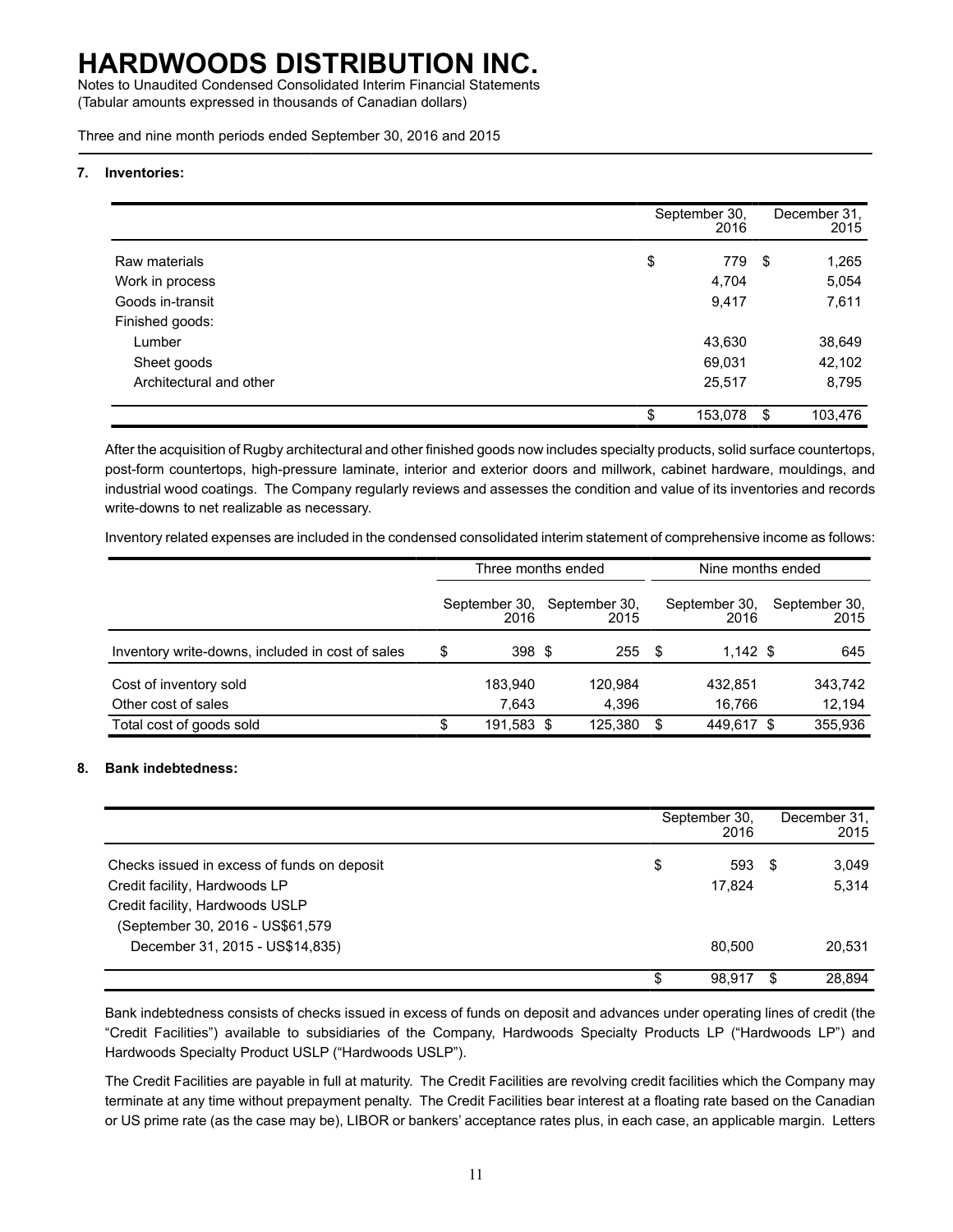Notes to Unaudited Condensed Consolidated Interim Financial Statements (Tabular amounts expressed in thousands of Canadian dollars)

Three and nine month periods ended September 30, 2016 and 2015

### **8. Bank indebtedness (continued):**

of credit are also available under the Credit Facilities on customary terms for facilities of this nature. Commitment fees and standby charges usual for borrowings of this nature were and are payable.

### *Hardwoods LP Credit Facility ("LP Credit Facility")*

In August 2016, a subsidiary of the Company renewed the LP Credit Facility for a period of five years. As part of the renewal, the LP Credit Facility was increased to \$20.0 million from \$15.0 million. The amount made available under the LP Credit Facility from time to time is limited to the extent of 90% of the net book value of eligible accounts receivable and the lesser of 60% of the book value or 85% of appraised value of eligible inventories with the amount based on inventories not to exceed 60% of the total amount to be available. Certain identified accounts receivable and inventories are excluded from the calculation of the amount available under the LP Credit Facility. Hardwoods LPis required to maintain a fixed charge coverage ratio (calculated as the ratio of earnings before interest, tax, depreciation and amortization ("EBITDA") less cash taxes, capital expenditures and distributions, divided by interest plus principal payments on finance lease obligations) of not less than 1.0 to 1. However, this covenant does not apply so long as the unused availability under the credit line is in excess of \$2.0 million. At September 30, 2016, the LP Credit Facility has unused availability of \$2.2 million, before checks issued in excess of funds on deposit of \$0.6 million (December 31, 2015 - \$9.7 million, checks issued in excess of funds on deposit - \$0.9 million).

### *Hardwoods USLP Credit Facility ("USLP Credit Facility")*

In connection with the closing of the Acquisition, a subsidiary of the Company entered into a new USLP Credit Facility with its lender. The USLP Credit Facility has a five year term and can be prepaid at any time with no prepayment penalty. The USLP Credit Facility is guaranteed by the Company and several of its subsidiaries and replaces the previous credit facility. The USLP Credit Facility consists of a revolving credit facility of up to US\$125.0 million with the amount made available limited to the extent of 85% of the value of eligible accounts receivable, and 60% of the value of eligible inventory plus the lesser of (i) 55% of the book value of eligible in-transit inventory or (ii) \$2.0 million.

The USLP Credit Facility also includes a first-in-last-out sub facility (the "FILO Facility") which increases the advance rates to 90% in the case of eligible accounts receivable and 70% in the case of eligible inventory. The FILO Facility will be reduced over an approximate 3 year period back to the advance rates for eligible accounts receivable of 85% and eligible inventory of 60%.

The financial covenants under the USLP Credit Facility include, among others: (i) a springing fixed charge coverage ratio of 1.0x, triggered if excess availability under the USLP Credit Facility falls below 10% of the USLP Credit Facility at any time, and (ii) during the period that any amounts are outstanding under the FILO Facility, the excess availability threshold in the preceding item (i) will be 12.5% rather than 10%.

In addition to the financial covenants, the ability of the Company's US subsidiaries to pay distributions and dividends, complete acquisitions, make additional investments, take on additional indebtedness, allow its assets to become subject to liens, complete affiliate transactions and make capital expenditures are limited and subject to the satisfaction of certain conditions.

In connection with the USLP Credit Facility, the Company incurred for the three and nine month periods ended September 30, 2016, \$0.1 million and \$0.3 million, respectively, in fees, which are netted against bank indebtedness in the condensed consolidated interim statement of financial position. These fees will be amortized over the term of the USLP Credit Facility.

At September 30, 2016, the USLP Credit Facility has unused availability of \$71.5 million (US\$54.5 million), before checks issued in excess of funds on deposit of nil. At December 31, 2015, the USLP Credit Facility had unused availability of \$51.1 million (US\$36.9 million), before checks issued in excess of funds on deposit of \$2.1 million (US\$1.5 million).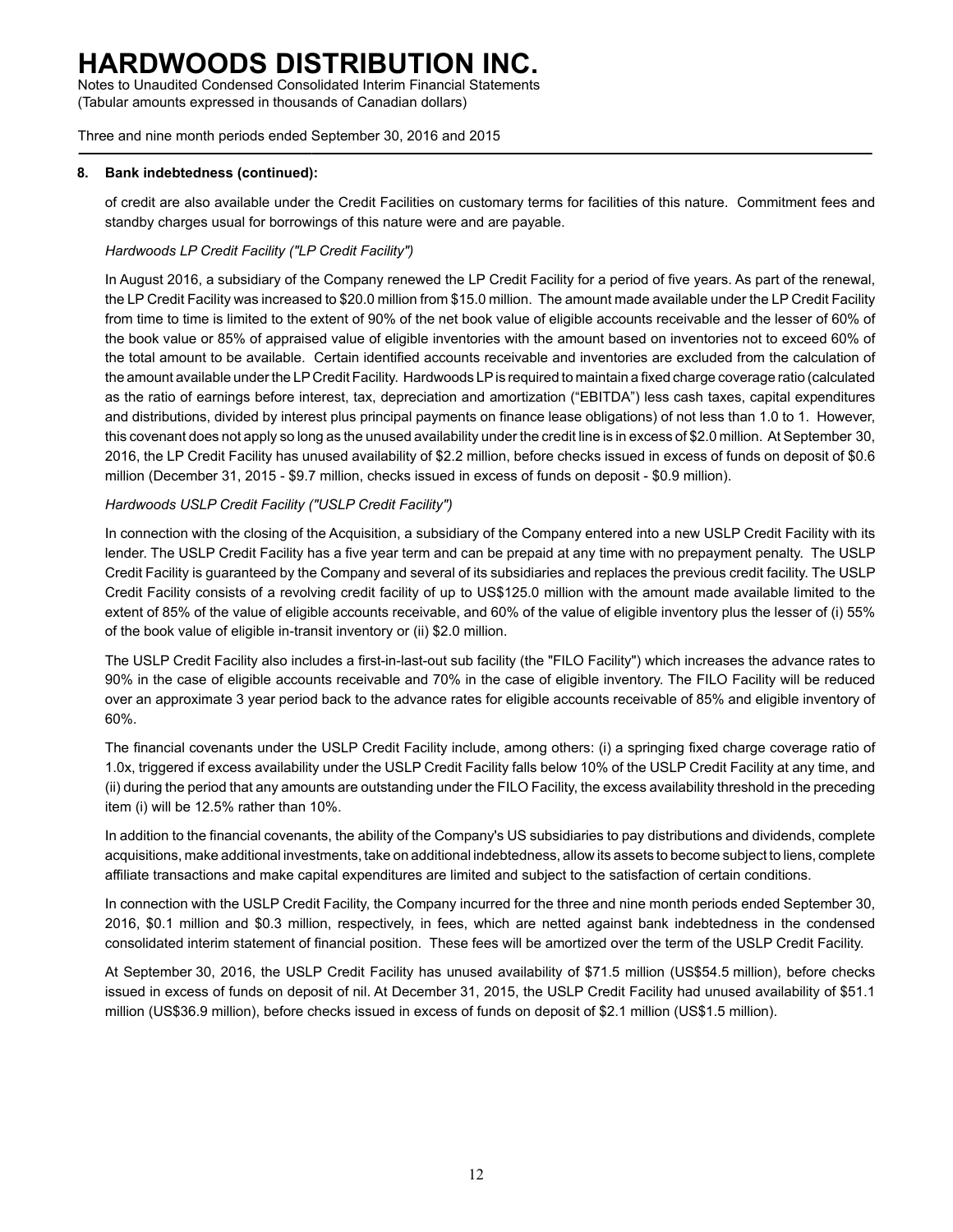Notes to Unaudited Condensed Consolidated Interim Financial Statements (Tabular amounts expressed in thousands of Canadian dollars)

Three and nine month periods ended September 30, 2016 and 2015

#### **9. Share capital:**

(a) Share capital

At September 30, 2016, the authorized share capital of the Company comprised an unlimited number of common shares without par value ("Shares").

A continuity of share capital is as follows:

|                                                                                                           | <b>Shares</b> |   | Total   |
|-----------------------------------------------------------------------------------------------------------|---------------|---|---------|
| Balance at December 31, 2014                                                                              | 16,651,414    | S | 45.830  |
| Issued pursuant to long term incentive plan                                                               | 110.657       |   | 1,029   |
| Balance at December 31, 2015                                                                              | 16,762,071    |   | 46,859  |
| Bought deal financing - conversion of subscription receipts, net of share issue<br>costs of \$3.1 million | 3,966,350     |   | 54,458  |
| Issued pursuant to the Rugby acquisition                                                                  | 563.542       |   | 9.091   |
| Issued pursuant to long term incentive plan                                                               | 16.693        |   | 214     |
| Deferred income tax on share issue costs                                                                  |               |   | 807     |
| Share adjustment                                                                                          | 3             |   |         |
| Balance at September 30, 2016                                                                             | 21,308,659    |   | 111.429 |

In July 2016, the Company issued 563,542 common shares for cash consideration to the sellers of Rugby in accordance with the terms of the Acquisition (note 4) and issued 3,966,350 common shares as part of the financing arrangement related to the Acquisition, as described below.

### *Bought Deal Financing*

In connection with the Rugby Acquisition, the Company entered into an agreement with a syndicate of investment dealers pursuant to which the underwriters agreed to purchase for resale to the public on a bought deal basis 3,449,000 subscription receipts of the Company, at a price of \$14.50 per receipt with an over-allotment option for an additional 517,350 subscription receipts for gross overall proceeds of \$57.5 million (\$54.4 million net of estimated fees associated with the offering).

On June 30, 2016, the Bought Deal Financing closed and \$50.0 million, representing 3,449,000 subscription receipts, was received by the Company and was held in escrow pending the closing of the Acquisition. Each subscription receipt was converted to one common share of the Company on the Acquisition date for no additional consideration in accordance with the terms of the subscription agreement. The over-allotment option, representing 517,350 subscription receipts, was fully exercised by the underwriters in July 2016 and these subscription receipts were also converted on the basis of one subscription receipt to one common share of the Company on the Acquisition date.

In connection with the Bought Deal Financing, the Company incurred for the three and nine month periods ended September 30, 2016, \$1.5 million and \$3.1 million, respectively, in share issue costs. These amounts were recorded in equity on closing of the Acquisition as share issue costs, along with the associated deferred income tax impact of \$0.8 million.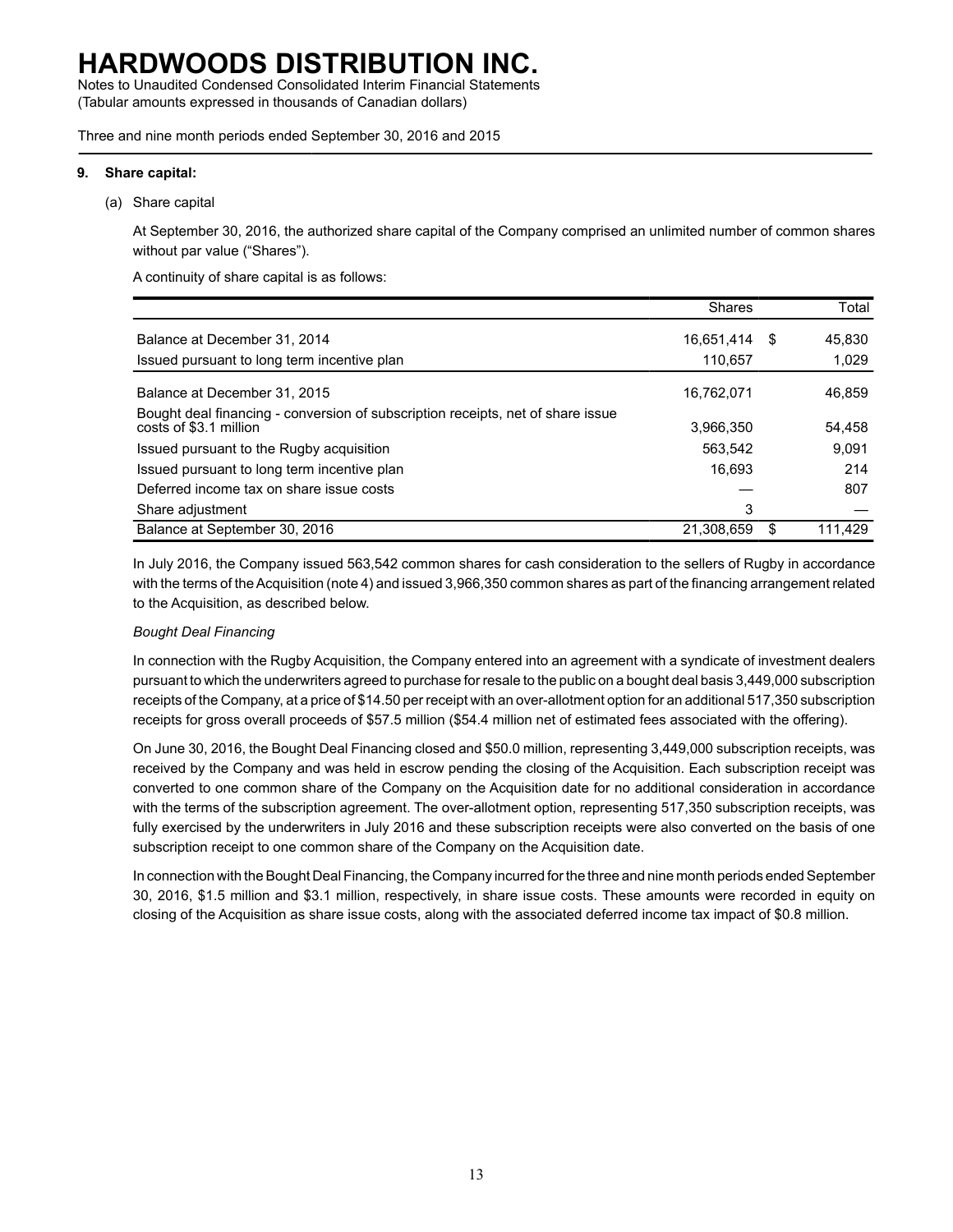Notes to Unaudited Condensed Consolidated Interim Financial Statements (Tabular amounts expressed in thousands of Canadian dollars)

Three and nine month periods ended September 30, 2016 and 2015

### **9. Share capital (continued):**

(b) Long Term Incentive Plan ("LTIP"):

A continuity of the LTIP Shares outstanding is as follows:

|                                                         | Performance<br>Shares | Restricted<br>Shares |
|---------------------------------------------------------|-----------------------|----------------------|
| Balance at December 31, 2014                            | 20,952                | 98,913               |
| LTIP shares issued during the year                      | 43.005                | 70,588               |
| LTIP shares settled by exchange for free-trading Shares | (14, 748)             | (82, 674)            |
| Balance at December 31, 2015                            | 49.209                | 86,827               |
| LTIP shares issued during the period                    | 20,503                | 50,578               |
| LTIP shares forfeited during the period                 | (2,265)               | (5, 544)             |
| LTIP shares settled by exchange for free-trading Shares | (8,236)               |                      |
| Balance at September 30, 2016                           | 59,211                | 131,861              |

Non-cash LTIP compensation expense of \$324,900 was recognized in the condensed consolidated interim statement of comprehensive income for the three month period ended September 30, 2016 (September 30, 2015 - \$345,587) and \$979,930 for the nine month period ended September 30, 2016 (September 30, 2015 - \$817,456). The key estimate in determining the compensation in any period is whether the performance criteria have been met and the amount of the payout multiplier on the Performance Shares. The payout multiplier is reviewed and approved by the Company's compensation committee on an annual basis.

(c) Weighted average shares:

The calculation of basic and fully diluted net profit per share is based on the net profit for the three month period ended September 30, 2016 of \$7.3 million (September 30, 2015 - \$5.9 million) and nine month period ended September 30, 2016 of \$17.3 million (September 30, 2015 - \$15.7 million). The weighted average number of common shares outstanding in each of the reporting periods was as follows:

|                                            | Three months ended                                                      |            | Nine months ended     |            |  |  |
|--------------------------------------------|-------------------------------------------------------------------------|------------|-----------------------|------------|--|--|
|                                            | September 30,<br>September 30,<br>September 30,<br>2016<br>2016<br>2015 |            | September 30,<br>2015 |            |  |  |
| Issued ordinary shares at beginning of     |                                                                         |            |                       |            |  |  |
| the period                                 | 16,778,767                                                              | 16,651,414 | 16,762,071            | 16,651,414 |  |  |
| Effect of shares issued during the period: |                                                                         |            |                       |            |  |  |
| Pursuant to long-term incentive plan       |                                                                         |            | 8,438                 |            |  |  |
| Pursuant to Bought Deal Financing          | 3,305,292                                                               |            | 1,101,764             |            |  |  |
| Pursuant to Rugby acquisition              | 469,618                                                                 |            | 156,539               |            |  |  |
| Weighted average common shares - basic     | 20.553.677                                                              | 16.651.414 | 18,028,812            | 16.651.414 |  |  |
| Effect of dilutive securities:             |                                                                         |            |                       |            |  |  |
| Long-term incentive plan                   | 169,097                                                                 | 158,416    | 166,589               | 136,576    |  |  |
| Weighted average common shares - diluted   | 20,722,774                                                              | 16,809,830 | 18,195,401            | 16,787,990 |  |  |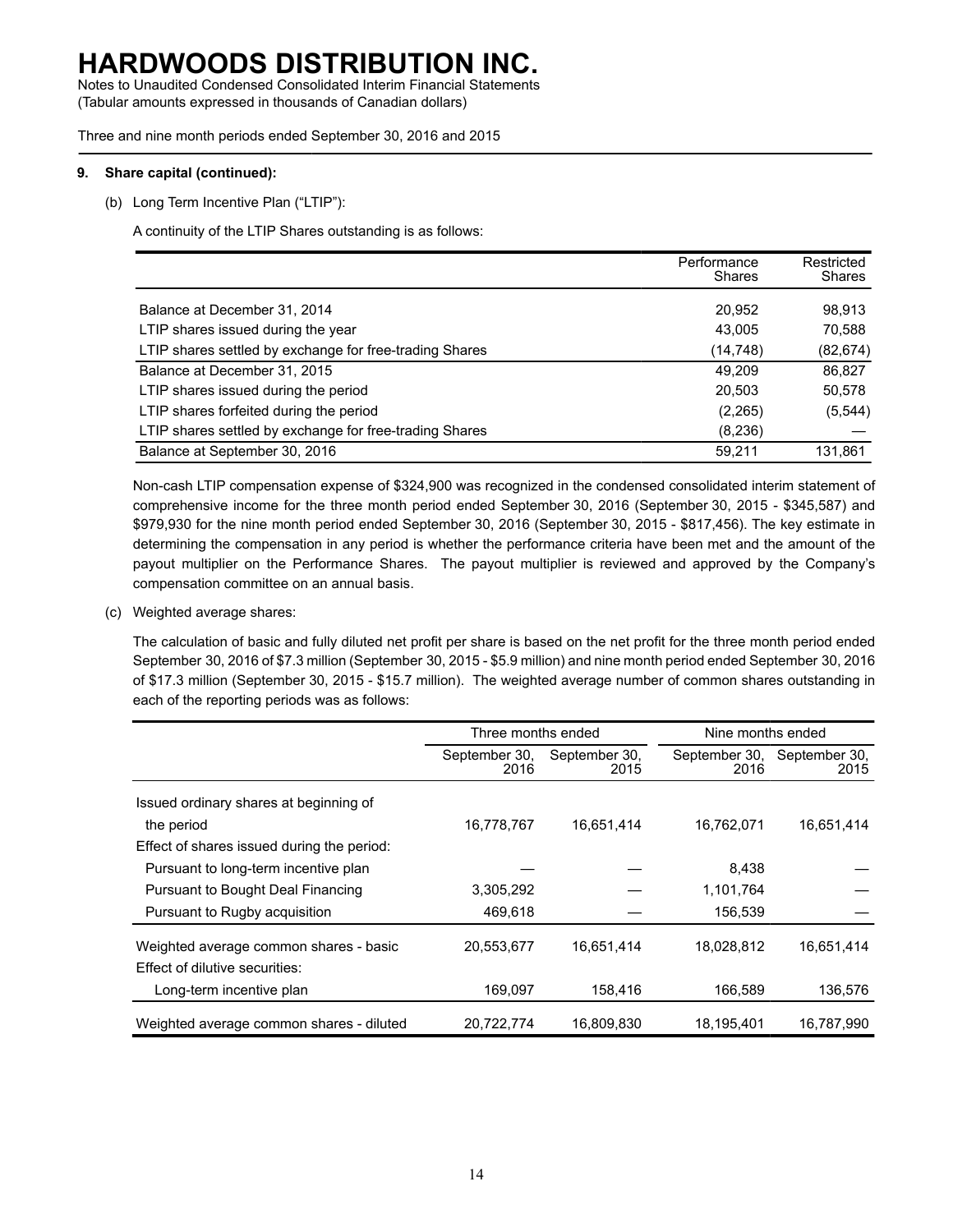Notes to Unaudited Condensed Consolidated Interim Financial Statements (Tabular amounts expressed in thousands of Canadian dollars)

Three and nine month periods ended September 30, 2016 and 2015

#### **10. Finance income and expense:**

|                                         |      | Three months ended    |                       | Nine months ended     |                       |  |  |
|-----------------------------------------|------|-----------------------|-----------------------|-----------------------|-----------------------|--|--|
|                                         | Note | September 30,<br>2016 | September 30,<br>2015 | September 30,<br>2016 | September 30,<br>2015 |  |  |
| Finance expense:                        |      |                       |                       |                       |                       |  |  |
| Interest on bank indebtedness           | 8    | (587)                 | (317)                 | (1,068)               | (983)                 |  |  |
| Accretion of finance lease obligation   |      | (42)                  | (31)                  | (99)                  | (86)                  |  |  |
| Total finance expense                   |      | (629)                 | (348)                 | (1, 167)              | (1,069)               |  |  |
| Finance income:                         |      |                       |                       |                       |                       |  |  |
| Interest on trade receivables, customer |      |                       |                       |                       |                       |  |  |
| notes, and employee loans               | 6    | 127                   | 106                   | 295                   | 298                   |  |  |
| Foreign exchange gain                   |      | 536                   | 396                   | 75                    | 831                   |  |  |
| Total finance income                    |      | 663                   | 502                   | 370                   | 1,129                 |  |  |
| Net finance income (expense)            |      | 34                    | 154                   | (797)                 | 60                    |  |  |

### **11. Segment reporting:**

Information about geographic areas is as follows:

|                                  | Three months ended    |  |                       | Nine months ended |                       |  |                       |
|----------------------------------|-----------------------|--|-----------------------|-------------------|-----------------------|--|-----------------------|
|                                  | September 30,<br>2016 |  | September 30.<br>2015 |                   | September 30,<br>2016 |  | September 30,<br>2015 |
| Revenue from external customers: |                       |  |                       |                   |                       |  |                       |
| Canada                           | \$<br>32,909 \$       |  | 30.736                | S                 | 98,259 \$             |  | 88,747                |
| <b>United States</b>             | 202.519               |  | 121.378               |                   | 451.613               |  | 341,834               |
|                                  | 235,428 \$            |  | 152.114               | S.                | 549,872 \$            |  | 430.581               |

|                                     | September 30,<br>2016 |        |    | December 31,<br>2015 |  |
|-------------------------------------|-----------------------|--------|----|----------------------|--|
| Non-current assets <sup>(1)</sup> : |                       |        |    |                      |  |
| Canada                              | \$                    | 1,664  | \$ | 1,347                |  |
| <b>United States</b>                |                       | 92,675 |    | 14,889               |  |
|                                     |                       | 94,339 | ۰D | 16,236               |  |

(1) Excludes financial instruments and deferred income taxes.

### **12. Seasonality:**

The Company is subject to seasonal influences. Historically, the first and fourth quarters are seasonally slower periods for construction activity and therefore demand for hardwoods products.